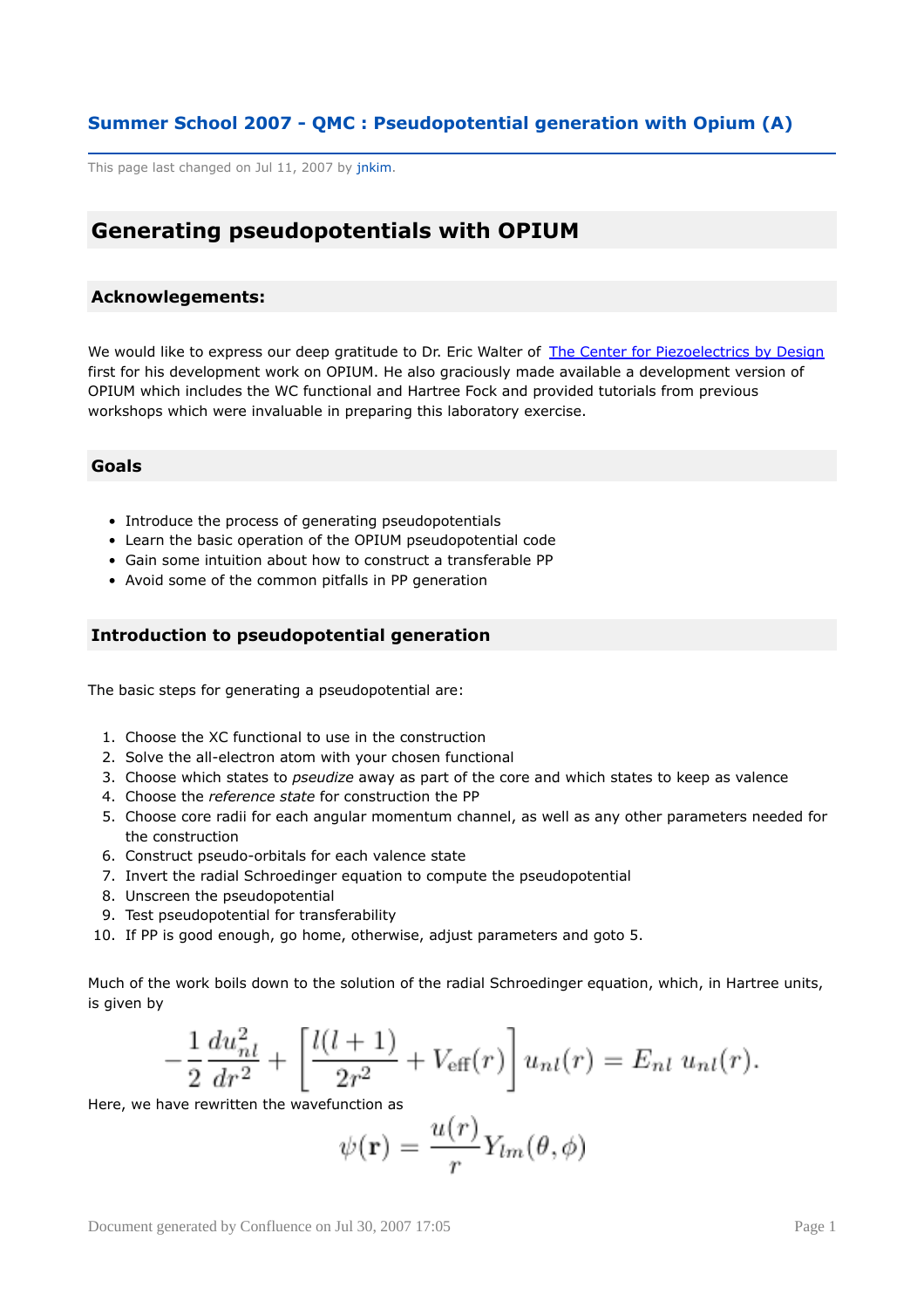$E_{m,l}$ , integrating the equation with a standard method such as **[Runge-Kutta](http://en.wikipedia.org/wiki/Runge-Kutta_methods)**, and iteratively refining the eigenenergy until an eigenstate is found.

Once the all-electron atom has been iterated to self-consistency, pseudo-orbitals are constructed. In order to produce an accurate pseudopotential, the orbitals should have the following properties.

- The pseudo-valence orbital should exactly match the corresponding all-electron orbital for  $T$  .
- The pseudo eigenvalue should match the all-electron one
- The *partial norm* of the pseudopotential should match that of the all-electron orbital. This is defined as

partial norm = 
$$
\int_0^{r_c} u_{nl}(r)^2 dr
$$

and simply reflect what fraction of the orbital charge is contained inside the core.

- The pseudo-orbitals should be nodeless.
- In general, the orbitals should be smooth and not contain "unphysical" oscillations. There exist quite a few procedures for constructing orbitals that satisfy these properties. OPIUM implements three of these, which will be enumerated below. Since there is quite a bit of flexibility in orbitals that satisfy these criteria, adjusting the construction parameters to maximize transferability and smoothness is a bit of an art. This lab aims to get your feet wet (and hands dirty) in this art.

Once appropriate orbitals are constructed, the Schroedinger equation can be inverted to compute the effective potential for each channel. The transferability and convergence properties of the pseudopotential are tested, and if they are satisfactory, the channel potentials and pseudo-orbitals are written to a file for use in calculations.

# **Introduction to OPIUM**

OPIUM aims to be a full-featured one-stop-shopping software package for creating, testing, and exporting psuedopotentials in various formats. It features:

- 1. Scalar-relativistic and non-relativistic pseudopotential generation
- 2. Ability to construct Optimized (RRKJ) or Kerker pseudopotentials
- 3. Partial core correction of Louie, Froyen and Cohen
- 4. Can generate and test pseudopotentials that support semicore states
- 5. Ghost state checking following the method suggested by Gonze, Stumpf, and Scheffler
- 6. Automatic plotting of wavefunctions, potentials, and density using xmgrace
- 7. Implementation of the designed non-local potential approach of Ramer and Rappe
- 8. Beta version includes generation of Hartree-Fock pseudopotentials

OPIUM is run as a command-line utility. The basic command format is

opium paramfile logfile command\_1 [command\_2] [command\_3] ...

#### The possible commands are given as

| <b>Command</b> | <b>Description</b>               |
|----------------|----------------------------------|
|                | Atomic solve and pseudopotential |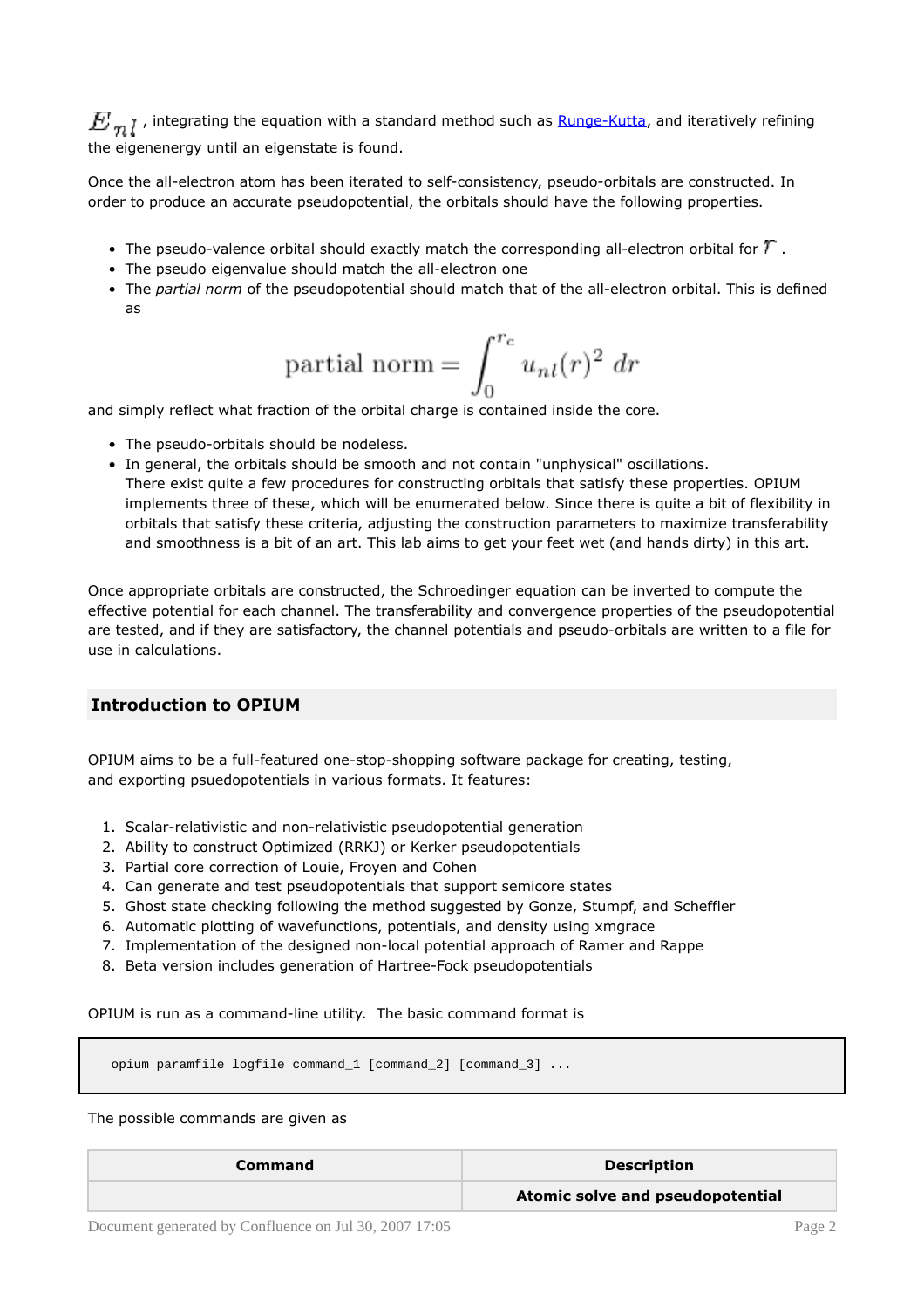|              | construction                                                   |
|--------------|----------------------------------------------------------------|
| ae           | solve all-electron atom                                        |
| ps           | generate pseudopotential                                       |
| nl           | solve pseudopotential of the atom for reference<br>state       |
| tc           | solves the all-elec and pseudo atom for test<br>configurations |
| all          | abbreviation for "ae ps nl tc"                                 |
|              | <b>Pseudopotential output style</b>                            |
| pwf          | generate *.pwf output (for BH)                                 |
| fhi          | generate *.fhi output (for ABINIT)                             |
| ncpp         | generate *.ncpp output (for PWSCF)                             |
| recpot       | generate *.recpot output (for CASTEP)                          |
|              | <b>Miscellaneous options</b>                                   |
| rpt          | generate report file                                           |
| plot [ptype] | Make a plot of type ptype                                      |
| v            | toggle verbose output                                          |

The plotting types are

| ptype     | <b>Plot description</b>                                |
|-----------|--------------------------------------------------------|
| wa        | All-electron wave functions                            |
| wp        | Pseudo and all-electron wave functions                 |
| <b>VS</b> | Screened pseudopotentials                              |
| vi        | Unscreened (ionic) pseudopotentials                    |
| ke        | Kinetic energy convergence                             |
| den       | Core, valence, and partial core correction densities   |
| pcc       | Same as den                                            |
| qp        | Bessel transform of NL wavefunctions and<br>potentials |
| logd      | Logarithmic derivatives as a function of energy        |

# **The parameter file**

The main parameter file is usually name <SymbolName>.param, e.g. Si.param. It has several sections or *key blocks*. They are

- [ Atom ]
- [ Pseudo ]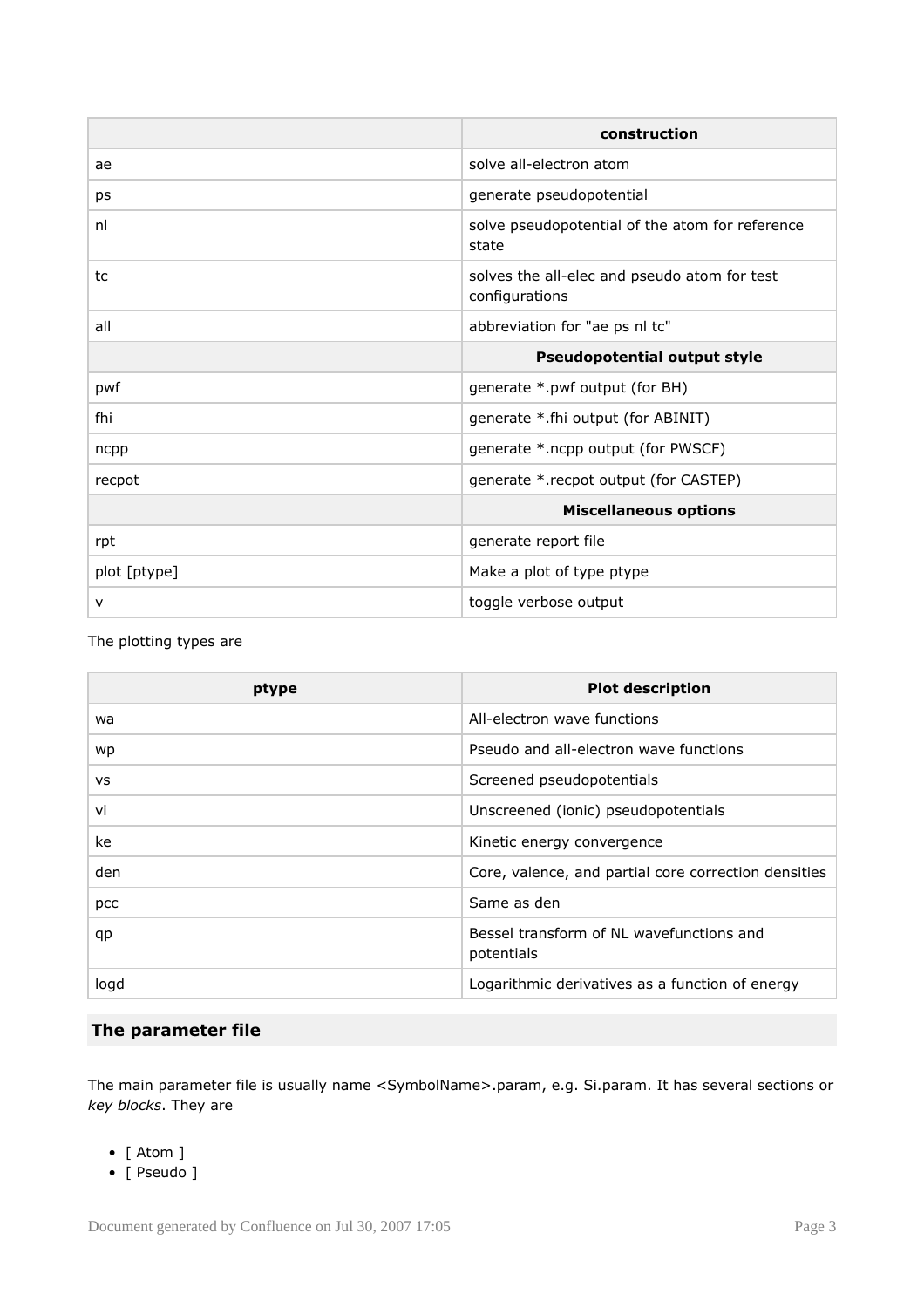- [ Optinfo ]
- [ XC ]
- [ Pcc ]
- [ Relativity ]
- [ Grid ]
- [ Relgrid ]
- $\bullet$  [ Tol ]
- [ Configs ]
- [ KBdesign ]
- [ Loginfo ]

Not all key blocks are necessary in every parameter file. Help on these key blocks can be obtained by running opium -k and on this [page](http://opium.sourceforge.net/guide.html).

# **OPIUM example**

For our first example, we will create a simple hydrogen pseudopotential. The parameter file, [H.param](http://cms.mcc.uiuc.edu/download/attachments/6193211/H.param?version=1), is given below:

[Atom] H 1 100 1.00 - [Pseudo] 1 1.80 opt [Optinfo] 3.00 4 [Configs] 3 100 0.75 - 100 0.50 -  $100035 =$ 

The [Atom] section describes the reference configuration for the all-electron atom. The first line is the atomic symbol. The next line gives the number of orbitals to compute, *k*, which is just one in this case. Following are *k* lines describing the atomic orbitals and their occupations.

The first number, refers to nlm, which, in this case, is  $(n=1, l=0, m=0)$ , or the 1s orbital. The next number gives its occupation. The last number gives (optionally) a starting guess of the eigenenergy. In this case, we have told OPIUM to make its own estimate by including just a "-".

Unoccupied states can be included in the calculation giving a negative occupation (which is not a real occupation, just a signal to OPIUM), followed by a scattering energy. The scattering energy must be specified and cannot be left as just a "-". The valence orbitals to be reproduced by the pseudopotential should be given last.

The [Pseudo] section gives the basic description of how the construct the pseudopotential. On the first line, we give the number of pseudopotential channels and their cutoff radii. In this example, this is a single channel with cutoff radius 1.8. The second line described the construction technique for the pseudopotential, which is this case is the *optimized* method.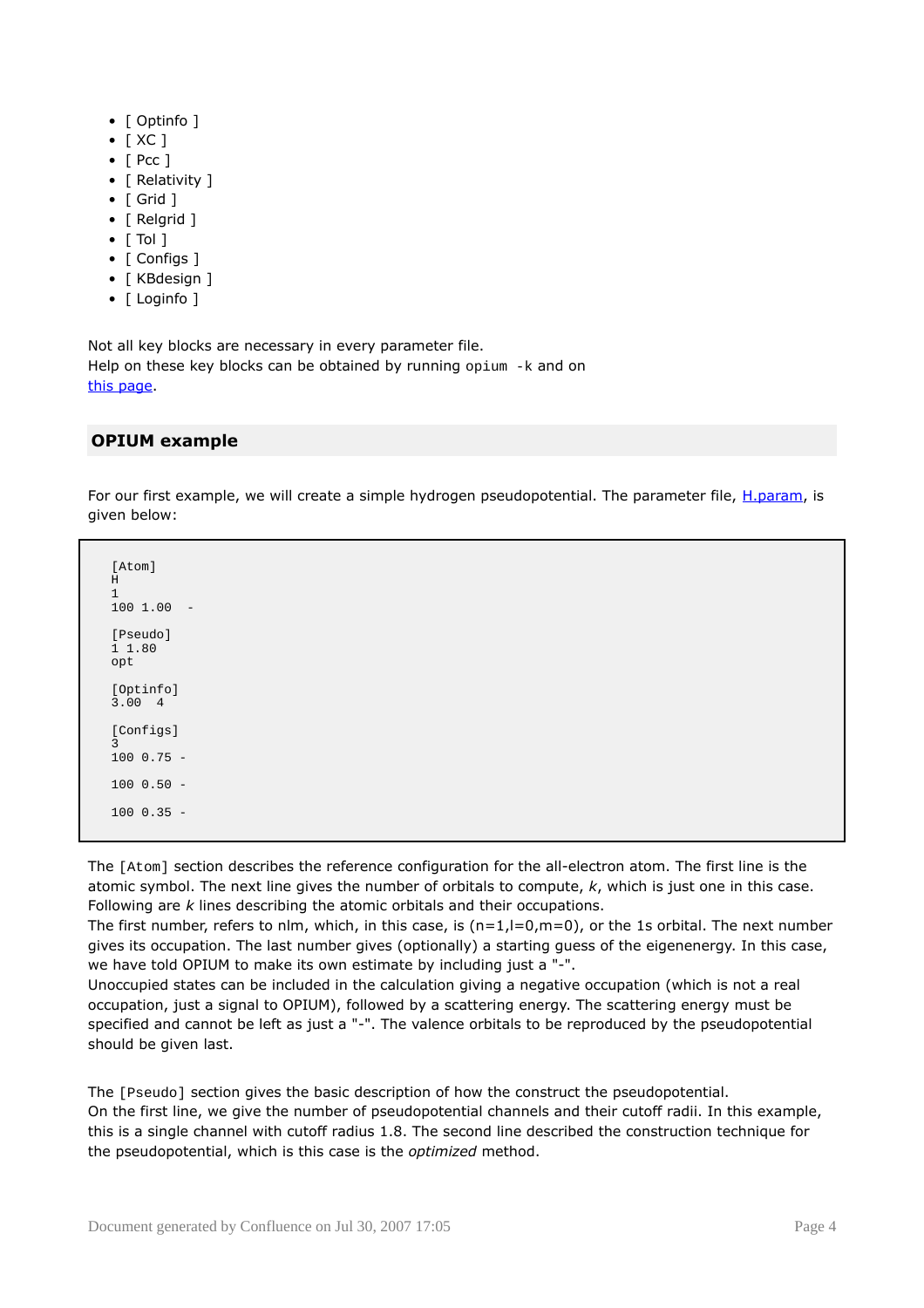The [Optinfo] key block gives the parameters for this construction. The first parameter, 3.00, is the cutoff wavevector, q c . The second parameter is the number of Bessel functions used to construct the optimized pseudopotential. There is only one line present here because we are creating a single-channel pseudopotential. One such line is required for each of the channel described in the [Pseudo] section.

The [Configs] key block lists a set of valence configurations used to test the transferability of the pseudopotential. The first line gives the number of test configurations. The remaining lines give the test configurations. Here, we will test the pseudopotential for increasing level of partial ionization. The first configuration has lost a quarter of its electronic charge. The eigenenergies from the pseudopotential are compared to those of the all-electron atom. Using several configurations helps us to test how well the pseudopotential will perform in differing chemical environments.

#### **Running the example**

To run the example, save the input file as  $H.param$  and we type

```
opium H.param H.log ae ps nl plot wp
```
#### This should produce the plot below

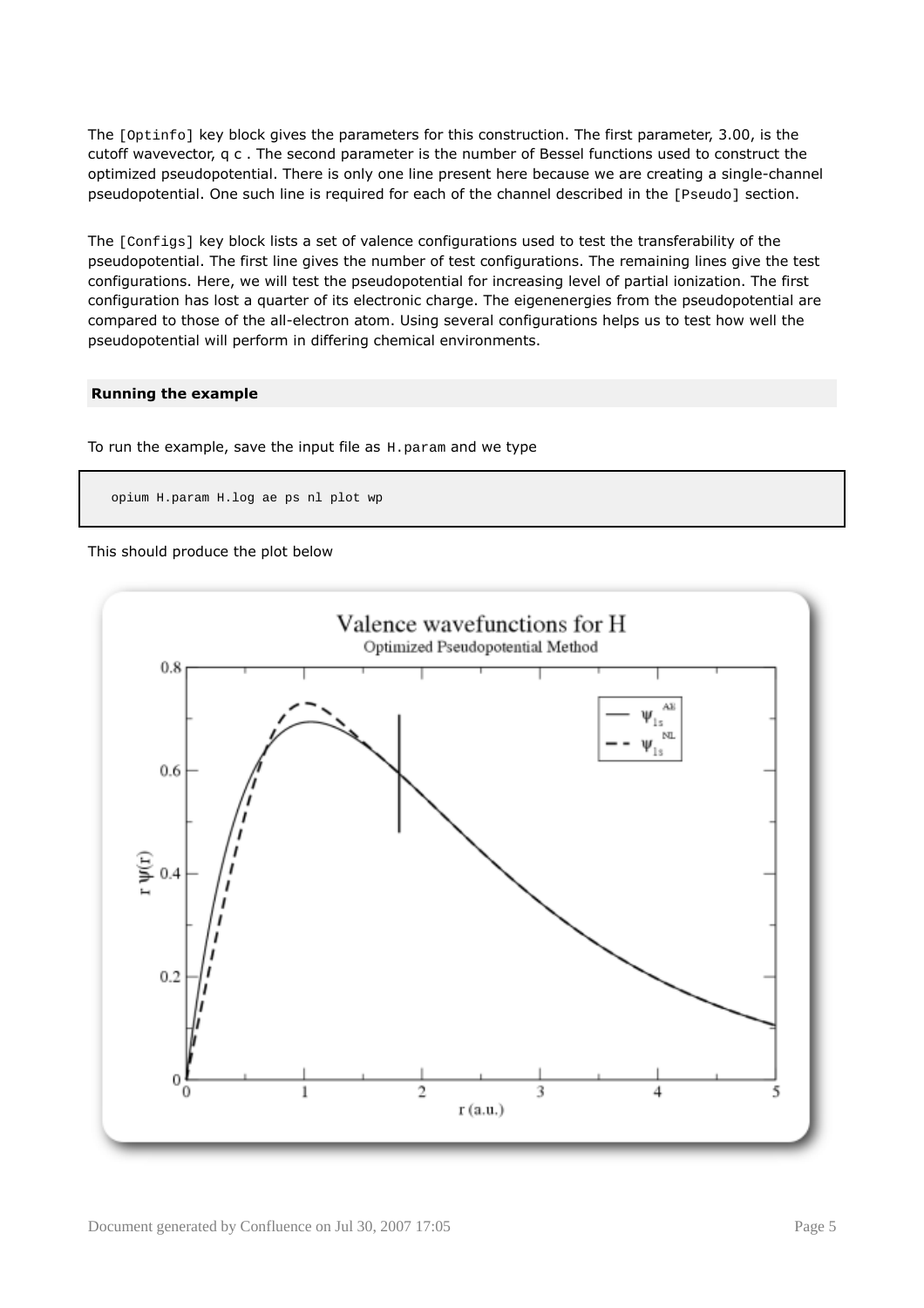# no query string

. This should always be true by construction at the reference configuration.

If we change the occupations of the orbitals in both the all-electron and pseudo-atom, the matching may no longer be perfect. If the pseudopotentials is good, however, there will still be a near-perfect correspondence.

# **Mini Project #1: Silicon with the WC functional**

In this exercise, you will attempt to construct a high-quality pseudopotential for silicon using the Wu-Cohen exchange-correlation functional. We will attempt to construct PPs similar to the ones you used on Monday in the DFT laboratory. There is a good set of notes on the steps involved in generating pseudopotentials by Paolo Giannozzi [here.](#page-0-0) We will roughly follow the steps he presents in these notes.

# **1. Choose a density functional**

The functional you choose should *usually* match the one that you will use in your final calculation. An exception to this rule may occur when using a mean-field method to generate a trial wave function for a quantum Monte Carlo calculation. Since we are generating the pseudopotentials for this past Monday's lab, we will use the Wu and Cohen functional.

# **2. Choose the partitioning between valence and core states**

The first step in the actual construction of the pseudopotential is to decide which states to count among the "core" states to remove from the final calculation, and which states to retain in the "valence" states, which will be included. This depends strongly on the element you are studying and the degree of accuracy required. In general, the elements toward the right-hand side of the periodic table usually require only the *true* valence states to be included. For silicon, that is the 3s and the 3p electrons. With this partitioning, there is a pretty good separation between the valence and core electron densities, as shown in the plot below.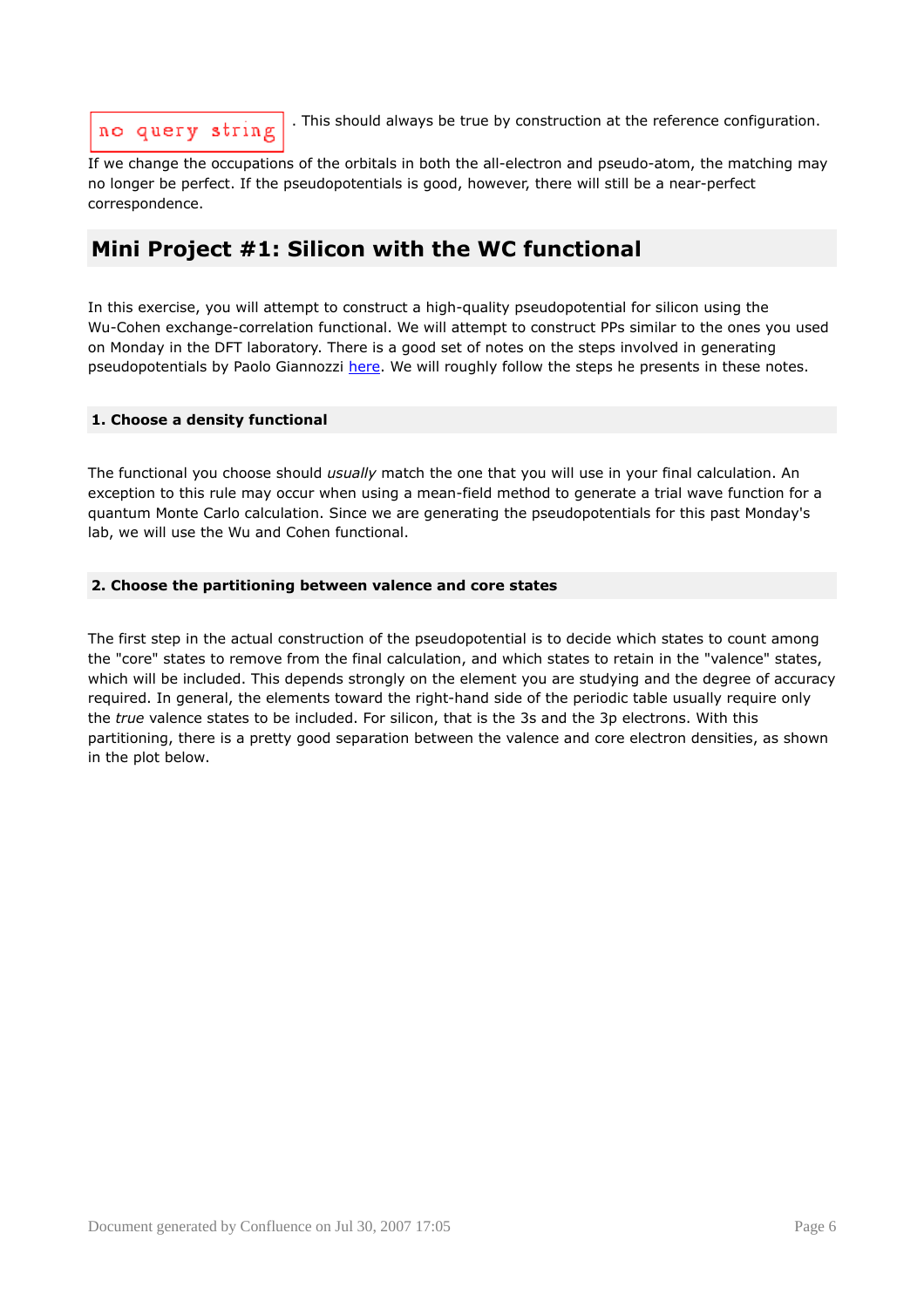

While we could, in principle, include the 2s and 2p states in as pseudo-valence states, doing so would make our calculations *much* more expensive, and would probably gain us relatively little in accuracy.

# **3. The reference configuration**

The *reference configuration* defines the occupation of the valence orbitals we use to construct the pseudopotential. In general, it may be helpful to choose the occupations such that they approximate the chemical environment of the atoms in the intended system, which is, in this case, SiO2. What do you think would be an appropriate valence configuration? Note that the reference state does not have to be neutral, and orbital occupations can be fractional. While this is not physically possible for an isolated atom, it is very well defined mathematically.

Once you have decided, construct an initial Si.param file in the form

[Atom] Si 6  $1002.00$  $200$  2.00 - $210$  6.00 -<br>300 ?.?? -300 ?.?? 310 ?.?? 320 ?.?? - [XC]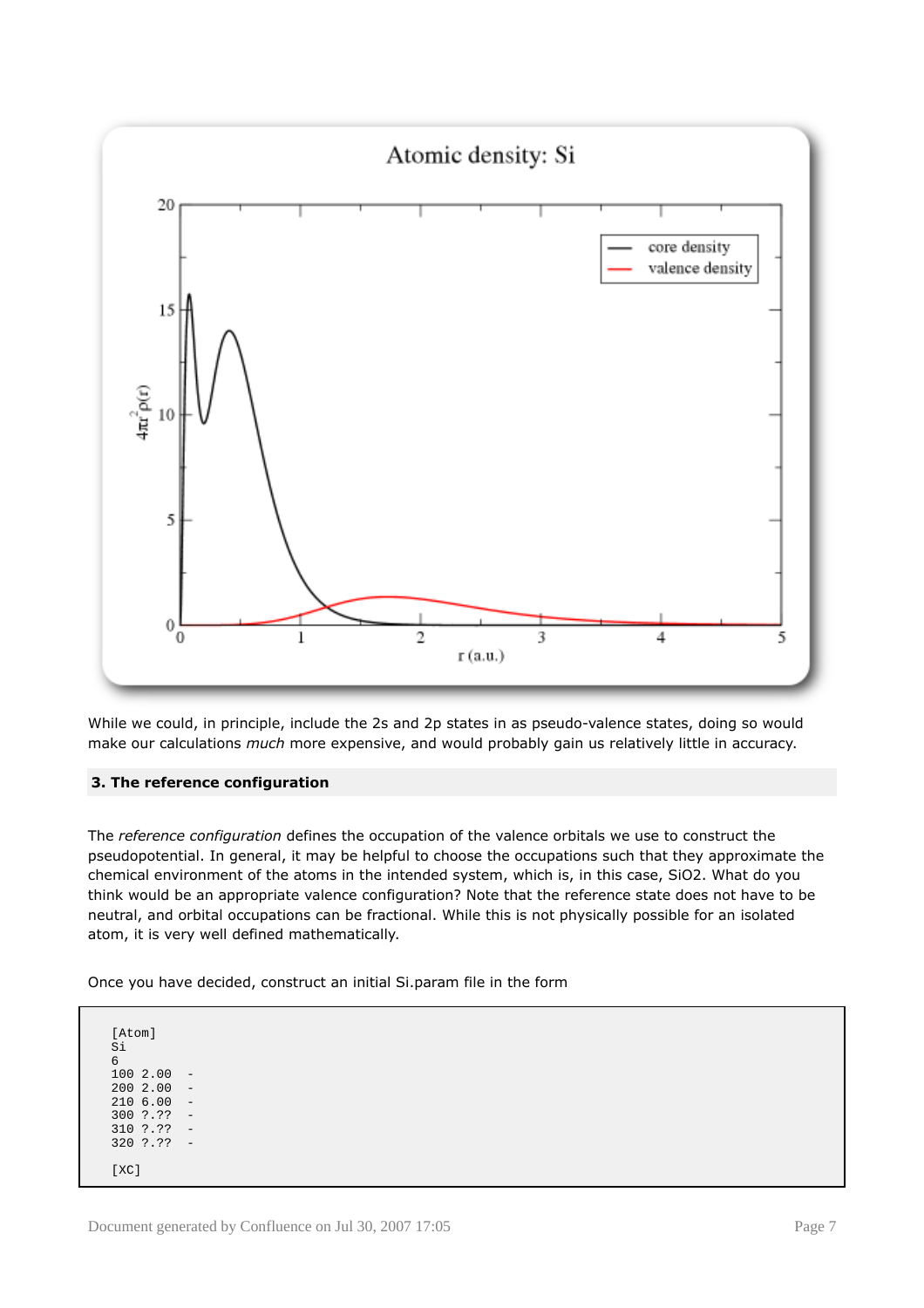```
wcqqa
[Pseudo]
3 ?.?? ?.?? ?.??
tm
```
You will have to fill in all the ?'s. The first set reflect the occupations for the reference state. The second set under the [Pseudo] heading represent the three core radii. The tm tells OPIUM to use the Troullier-Martins method for constructing the pseudopotential. We will use an optimized method later. You need to fill in some values for the core radii in the [Pseudo] keyblock to be able to run OPIUM, but the values you choose are not important for this step. They are typically between 1.0 and 2.0 a.u. You will choose more reasonable values after examining the plots of the all-electron orbitals. A Note: In the neutral-atom ground-state of silicon, i.e. (1s2 2s2 2p6 2s2 3p2), the d channel is not

bound. OPIUM is capable of handling this situation using the generalized state method of Hamann (1989). This is specified by a negative occupation followed by a reference energy, which must be specified and is usually chosen to be somewhat near the highest occupied orbital energy. For example, below we have chosen -0.1 Ry.

320 -1.0 -0.1

As an alternative, if you specify a reference configuration of a positive ion, the d channel will be bound, and you can specify a small ( $\sim$ 0.1) occupation for that state.

#### **4. Generate the all-electron wave functions for the atom**

This is done by running OPIUM with the ae command.

opium Si.param Si.log ae plot wa

This will plot the all-electron wave functions for the valence states.

#### **5. Choose the core radii, r\_c for each channel**

A core radius or *matching* radius must be selected for each l-channel to be included in the pseudopotential. Beyond this radius, the unscreened pseudopotential will exactly equal the bare Coulomb potential of the ion. If the pseudopotential has been properly constructed, the pseudo orbital will also match the corresponding all-electron orbital beyond this point.

Choosing the value for r\_c involves some care. Firstly, it *must* be greater than the location of the outermost node of the all-electron wave function. For a calculation in a plane-wave basis, the smaller  $r_c$ , the harder the pseudopotential will be. Thus more plane-waves will be required to reach convergence in the final calculation. In general, however, a smaller core radius will also lead to better transferability. Thus, as always, there is a trade-off between accuracy and computational expense. Typically, r\_c is chosen to be a little inside or outside the outer peak in the orbital charge density. Let us begin by choosing the r\_c for each channel to be at the outermost peak of the all-electron orbital. The peak locations can be read off the graph or can be read from the Si.log file. As we will seen in step 8, it will be necessary to adjust these values to obtain a transferable pseudopotential.

**If the d channel is unbound, it won't be plotted. Just choose a core radius the same or perhaps a bit**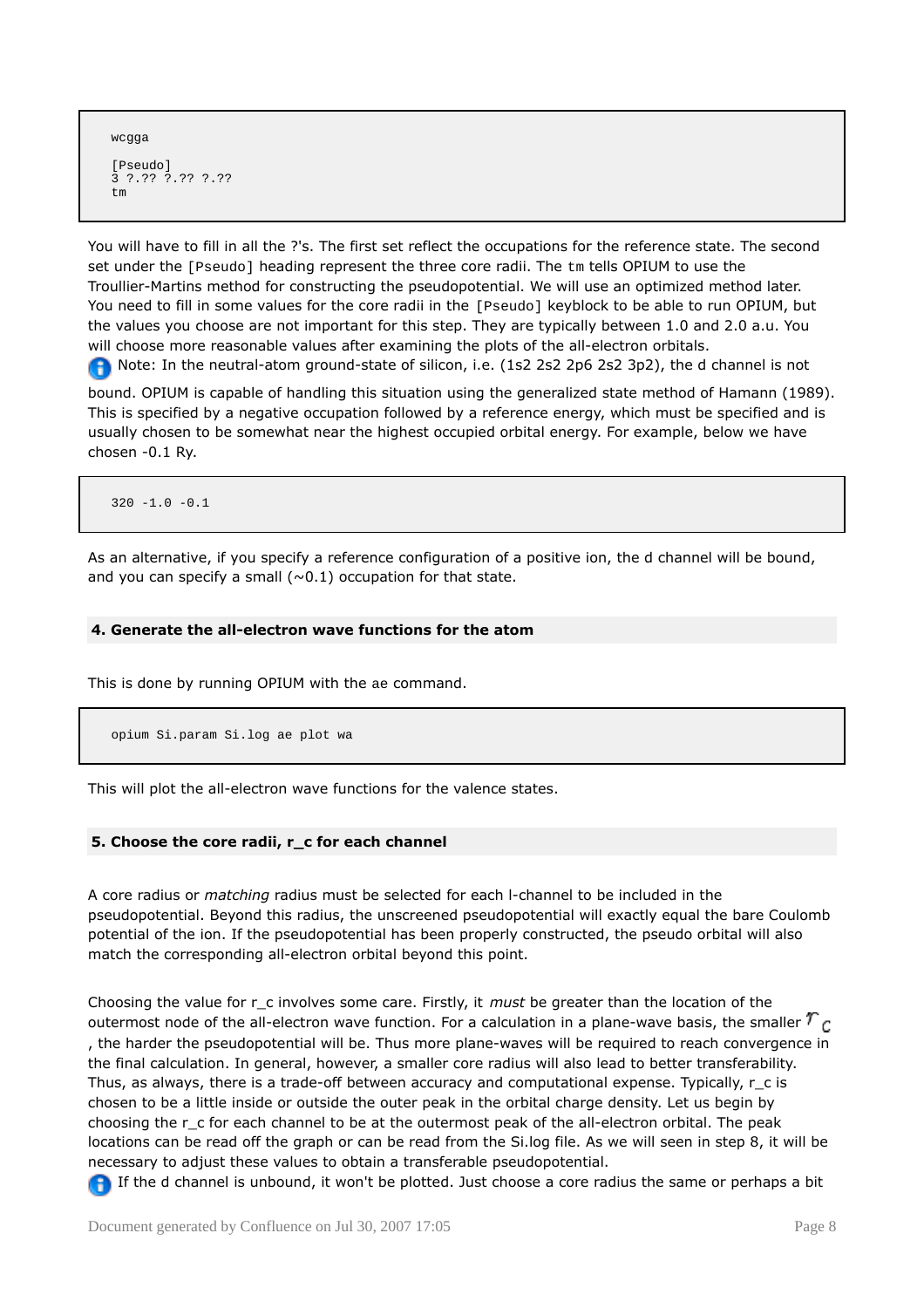larger than the that of the p channel.

#### **6. Generate the pseudopotential**

Opium is told to do this with the command

opium Si.param Si.log ae ps nl rpt plot wp

This also plots the valence pseudo and all-electron wave functions. In Si.param file, we had specified tm in the [Pseudo] section, instructing OPIUM to use the Troullier-Martins pseudopotential construction method. It can also generate pseudopotentials using the Kerker method (k) or the optimized method (opt).

The optimized method can potentially construct softer pseudopotentials than the Troullier-Martins method. In order to use it, we change the  $tm$  to  $opt$  in the input file, and then we must add the [Optinfo] keyblock to the Si.param file as shown below.

. . . [Optinfo] 5.0 8 5.0 8 5.0 8

The [Optinfo] section contains one line for each angular momentum channel in the pseudopotential. The first value on the line gives the target cutoff wave vector. Opium attempts to make an orbital with a target energy cutoff of  $q_2^0$ . We will discuss this cutoff in greater detail below. The second parameter is the number of bessel functions to use in the basis for optimization. This value should be at least 4 and may yield better results with 8-10. The authors of OPIUM do not recommend values larger than 10.

### **7. Decide whether core to include partial core corrections**

The exchange-correlation energy functionals are, in general, nonlinear in the electron density. If we include only the valence charge in our final DFT calculation, we will then be making some error if there is significant overlap of the valence and core charge density. If the valence-core overlap is small, the error will be small.

In order to correct this error, we can add back the core charge density to each atom before computing the LDA or GGA potential. This is known as a *nonlinear core correction*. For heavy atoms, however, the charge density will be sharply peaked and will need a fine mesh to represent it. Thus, for computational efficiency, the applied correction is usually only a *partial core correction*, in which only some of the core charge is included in the final calculation.

If we look back to plot in Step 2, we see that there is some overlap of the valence and core charge density. While not strictly necessary, if we wish to achieve a high-accuracy pseudopotential, a partial core correction may help in this case. We can do this by adding a new keyblock to Si.param: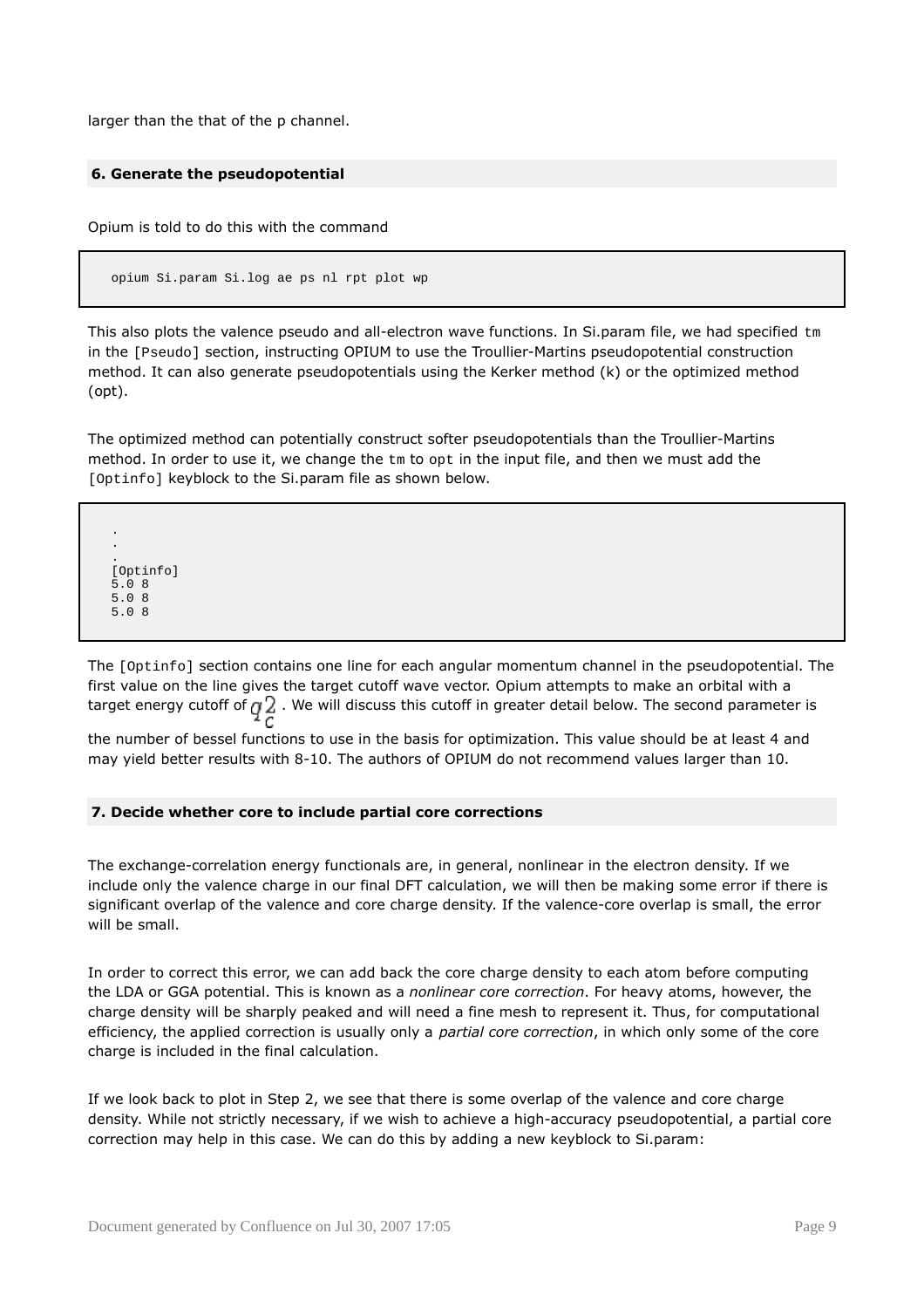```
.
.
.
[Pcc]
1.0
lfc
```
This instructs OPIUM to use the partial core correction method of Louie, Froyen, and Cohen. The 1.0 instructs OPIUM to ensure that the partial core density should match the real core density for  $T$ . For  $T$ , the partial core density is a smooth function that goes to zero at the origin. The matching radius should be chosen such that regions with significant valence density see the correct core density. If the radius is chosen to be too small, however, the density may not be easibly representable on the FFT grid used in the plane-wave calculation, yielding poor results. After adding this keyblock, you can plot the partial core density with

```
opium Si.param Si.log ae ps nl tc plot den
```
Finally, we should note that partial-core corrections are strictly associated with nonlinearities in density functionals. They cannot be used in QMC calculations. Therefore, if you intend to use the pseudopotential in QMC, no core corrections should be included.

# **8. Check transferability**

This may be the most difficult step in our process. We will first test how transferable the pseudopotential we have generated is. We will then adjust the parameters we have set thus far to attempt to maximize this transferability, recheck with each change.

#### **A. Check eigenvalues and partial norms for various configurations**

The first, perhaps most direct test of transferability is to compute the energies (eigenenergies and total energy) for the all-electron and pseudo atoms for a number of configurations. The eigenenergies can be compared direclty, while the total energies will not agree, since the all-electron calculations include the core states. The differences in total energy between the different atomic configurations should, however, be in good agreement if the pseudopotential is transferable.

To perform this check, we must first specify test configurations in the  $Si.$  param file. This is done in the [Configs] keyblock. The first line gives the number of configurations. Each configuration is specified by n lines, where n is the number of valence orbitals. Each line has the same format as in the reference configuration in the [Atom] keyblock , i.e. "nlm occ E\_guess".

. . . [Configs] 4 # 300 2.00 -  $3100.00$  $320001 =$ #  $3001.50$  $310$   $1.50$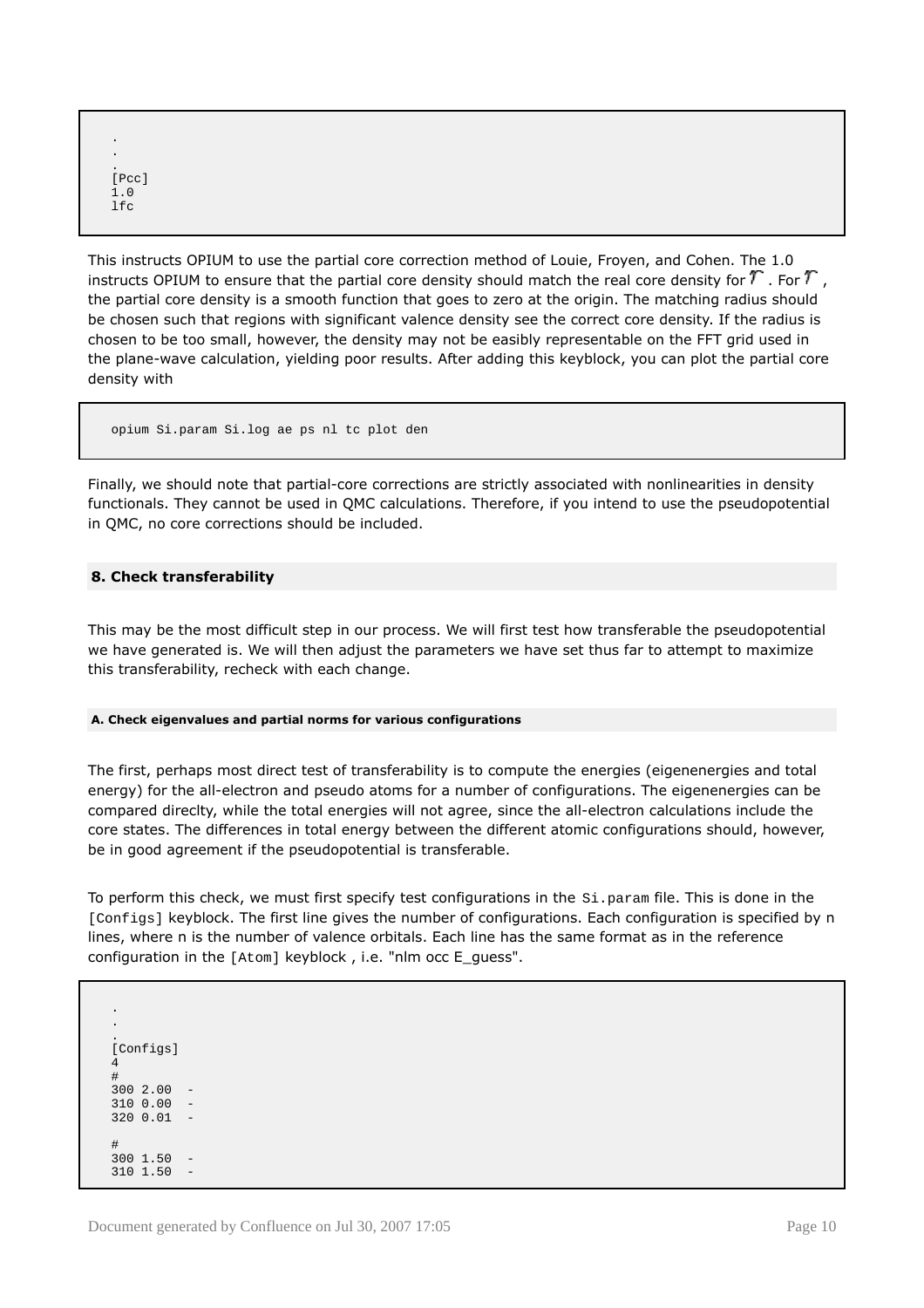320 0.10 - # 300 1.50 -  $3101.00 3200.1$ # 300 1.00 - 310 1.00 - 320 0.10 -

Here we give three test configurations with different s and p occupations. We can then run opium with the "tc" (test configurations) and "rpt" (generate report) command.

opium Si.param Si.log ae ps nl tc rpt

We then look at the  $Si$ . rpt file. Scroll down to the TC report section of the file. The test configurations we specified above are delimited by the lines of "=" signs. The part we are interested in are the eigenvalue and partial norm differences on the lines headed by AE-NL. These give us some indication of the transferability. As a rule of thumb, the eigenvalue differences should not be more than a couple of mRy and partial norm difference should not be more than a couple of millielectrons.

#### **B. Check total energies for various configurations**

The second, perhaps more direct, test of transferability is to compute the total energy for the all-electron and pseudo atoms for a number of configurations. The total energies will not agree, since the all-electron calculations include the core states. The differences in energy between the different atomic configurations should be in good agreement if the pseudopotential is transferable. The total energy differences are given at the end of the .rpt file. If the chosen test configurations are reasonable, as the ones given above, one should be able to achieve total energy errors of less than a few meV.

#### **C. Check logarithmic derivatives**

A pseudopotential is transferable if it has the same scattering properties as the all-electron atom for a wide range of scattering energies. The scattering angle can be related to the radial derivative of the logarithm of the wave function, which is usually called just the *logarithmic derivative*. OPIUM can plot the logarithmic derivatives with the  $plot$   $load$  command. In order to make these plots, however, we need to specify the desired configuration and range of energy for the plots in the Si.param file. These are specified in the [Loginfo] keyblock:

```
.
.
.
[Loginfo]
\Omega1.8 -5.0 2.0
```
Once we have added this keyblock to the Si.param file, we can run

opium Si.param Si.log ae ps nl plot logd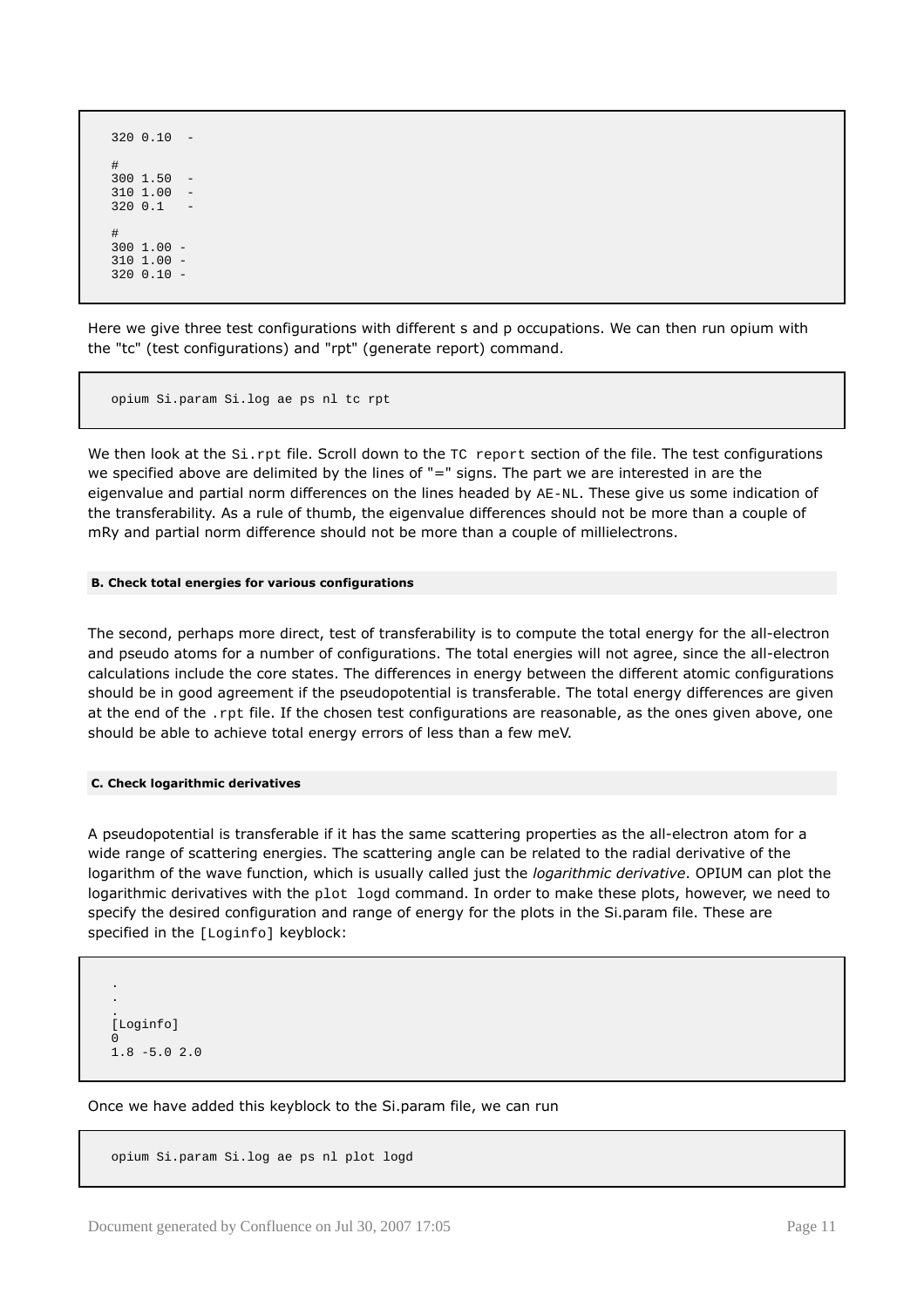#### **D. Adjust parameters and repeat**

Let us try to improve the pseudopotential transferability. We have a few options for proceding. The first approach is to decrease the matching radii (aka core radii) for each channel. Try decreasing these about 20%, rerun OPIUM, and check the report file for our transferability metrics? As noted above, decreasing the core radii will also make the pseudopotential *harder*, i.e. it will require a higher plane-wave energy cutoff. We will check this in the next step.

We can also change the target reciprocal-space cutoff in the  $\Phi$  optinfo section. With a smaller  $r_c$ , we will need a larger cutoff.

#### **9. Check for plane-wave convergence**

Now, we need to check to see what kind of plane-wave cutoff, E c, will be needed for our final calculations. OPIUM will check this if you include the keywork ke on the command-line.

```
opium Si.param Si.log ae ps nl tc ke rpt plot ke
```
The last part plot the kinetic energy for each valence orbital as a function of the plane-wave cutoff. The report file also gives a convenient summary of the required cutoff to converge the kinetic energy within three different tolerances. Since we are interested in high-accuracy, we will consider only the most stringent, i.e. the 1 meV convergence. With relatively small core radii, the required enery cutoff will be around 50 Ry = 25 Hartree. For our purposes, this is quite reasonable.

#### **10. Check for "ghost states"**

The original form for the pseudopotential operator used in DFT calculations is known as *semilocal*. In spherical coordinates, the application of the pseudopotential involves integration over the angular coodinates, but not the radial coordinate. Thus the operator is nonlocal in theta and phi, but local in r.

$$
V_{\rm SL} = V_{\rm local}(r) + \sum_{l=0}^{l_{\rm max}} \sum_{m=-l}^{l} |Y_{lm}\rangle [V_l(r) - V_{\rm local}(r)]\langle Y_{lm}|
$$

The application of the semilocal pseudopotential operator is expensive in plane-wave calculations. Kleinman and Bylander suggested a way to improve the efficiency of the calculation by converting the pseudopotential from semilocal form to a fully nonlocal one:

$$
\hat{V}_{\text{NL}} = V_{\text{local}}(r) + \sum_{l=0}^{l_{\text{max}}} \sum_{m=-l}^{l} \frac{[V_l(r) - V_{\text{local}}(r)] |\phi_{nl}^{\text{PS}}\rangle \langle \phi_{nl}^{\text{PS}} | [V_l(r) - V_{\text{local}}(r)] | \phi_{nl}^{\text{PS}} \rangle}{\langle \phi_{nl}^{\text{PS}} | [V_l(r) - V_{\text{local}}(r)] |\phi_{nl}^{\text{PS}} \rangle}
$$

Here, the semilocal  $\bm{Y}_{lm}$  projectors have been replace by fully nonlocal projectors,  $\sqrt{phi}\,_{NL}$  , which are simply the atomic pseudo-orbitals, and then potentials are applied on either side of the projectors.

This *separable* form has useful properties. First, if applied to the atom in its reference state, one obtains formally the same answer as will the semilocal form. Secondly, the projections now involved primarily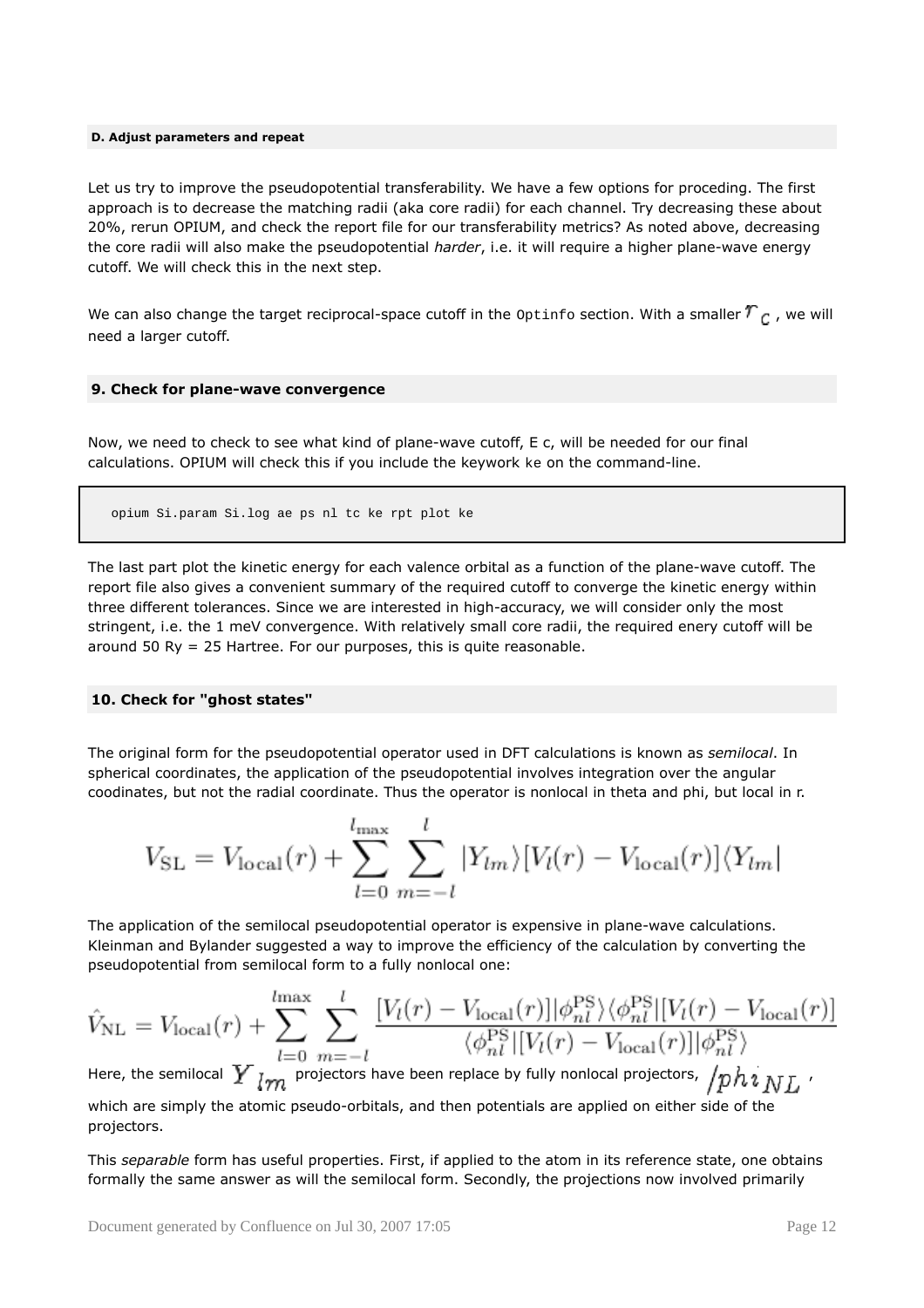simple dot products, allowing efficient calculation. Finally, the computational cost scales much better with system size than the semilocal form.

An unfortunate side-effect of the Kleinman-Bylander procedure is that, if care is not taken, one can have unphysical states appear in the calculation. For local potential and semilocal pseudopotentials, the Wronskian theorem guarantees that for a given  $\frac{1}{k}$ , the atomic eigenenergies increase with the number of radial nodes. For pseudopotentials in the Kleinman-Bylander form, however, there is no such guarantee, and it occasionally happens that an eigenfunction with one or more nodes has lower energy than the nodeless "ground state". These are known as "ghost states" in the literature. Gonze, Kackell, and Scheffler described the problem and showed how ghost states can be detected. Their method is implemented in OPIUM and potential ghost states are identified in the .rpt file.

These are lower-energy eigenfunctions of the fully-nonlocal operator that are not eigenfunctions of the semilocal operator. Fortunately, one can usually eliminate the ghost states by appropriately choosing the *local* channel (i.e. the channel potential seen by all angular momentum states with  $l > l$  max). By default, the s (I=0) channel is made local. This behavior can be overridden in the [KBdesign] keyblock. For example, to make the d  $(I=2)$  channel local, one would add the following to the Si.param file:

. . . [KBdesign] d

Opium includes automatic checks for ghost states. These can be seen the the Si.rpt file that is generated when  $\tau$ <sub>pt</sub> is included in the commmand line. It reports the existence of ghost states in two ways. First, it check to see if any ghost states will exist if each channel is chosen as the local channel. Secondly, it will note in which channel the ghost state will appear. For most reasonable choices for silicon, there are no ghost states.

**If** It should be noted that if you selected a reference configuration with an unbound d channel, OPIUM cannot check this channel for ghost states. For this reason, you might choose to use a reference state with sufficient positive charge to ensure a bound d state.

# **11. Write to your format of choice**

OPIUM currently supports 6 output formats:

| keyword | writes format for program |
|---------|---------------------------|
| pwf     | Bh                        |
| recpot  | <b>CASTEP</b>             |
| fhi     | <b>ABINIT</b>             |
| ncpp    | <b>PWSCF</b>              |
| psf     | <b>SIESTA</b>             |
| casino  | Casino                    |

For example, to generate the pseudopotential for ABINIT,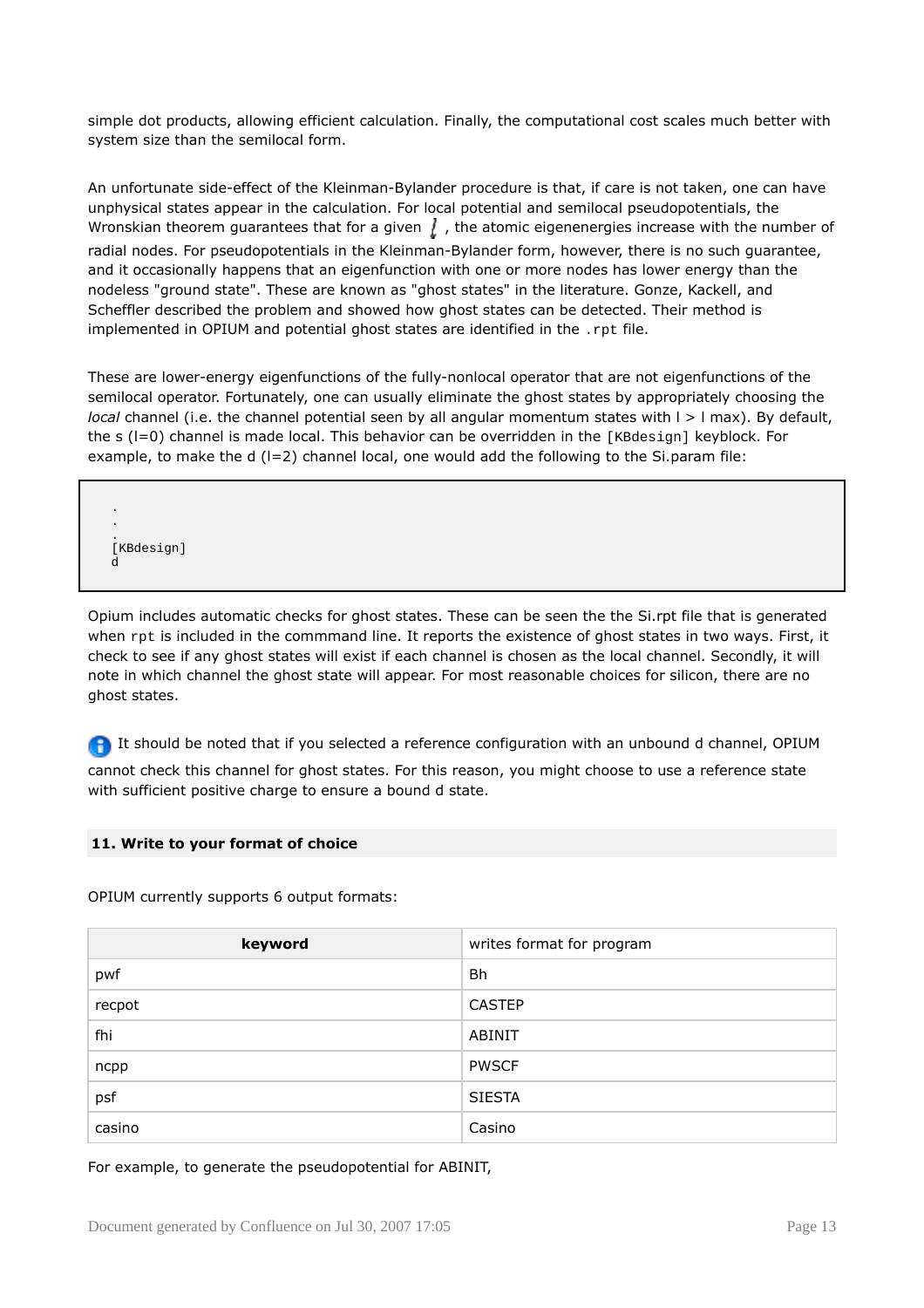opium Si.param Si.log ae ps nl tc rpt fhi

### **Mini Project #2: Oxygen with the WC functional**

The construction of a psuedopotential for oxygen will largely follow the same steps we used for silicon. Here we will highlight some of the salient features which are different. Let us start with a simple parameter file for oxygen:

[Atom] O 4  $100$  2.00 -<br>200 2.00 - $2002.00$ 210 4.00 - 320 -1.0 -0.1 [XC] wcgga [Pseudo] 3 ? ? ? opt [Optinfo] 15.0 10 15.0 10 15.0 10

Note that the d orbital is unbound for the ground-state configuration, so we must use the Hamann generalized state method, indicated by the negative occupation. Pick reasonable values for the core radii, and run OPIUM with

opium O.param O.log ae

Check the log file for the location of the peaks of the wave function in the O.log file. Let us first set the s and p core radii to correspond to the locations of these peaks. Set the d-channel radius to be the same as the p for now.

Now, define 3 reasonable configurations for testing in the Configs keyblock as in silicon. Remember that oxygen will tend to accept electrons from silicon.

**Configurations with too many electrons will have also have an unbound p channel. This effectively** 

limits the oxidation state of the test configurations to about  $\bigcap_{i=1}^{n}$   $\frac{75}{5}$  or so.

Let us run OPIUM, running the major tests:

opium O.param O.log ae ps nl tc ke rpt plot vi

This will also plot the unscreened pseudopotential.

**Potential pitfalls**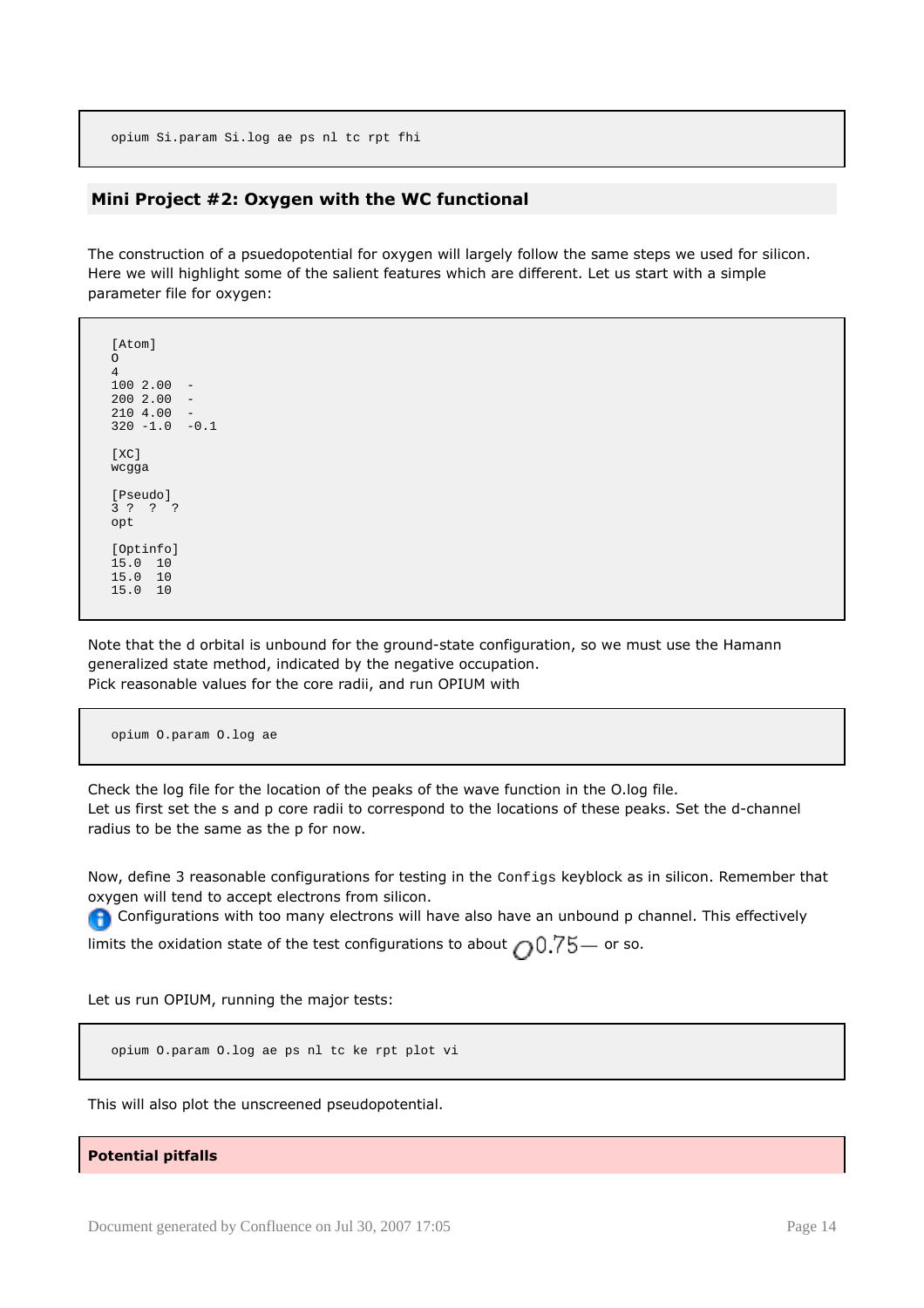It is a good idea to occasionally plot the unscreened pseudopotential while fiddling with the parameters. If you you get a potential with many oscillations, it is probably because you chose the target wave-vector,  $\mathcal{Y}$ , too small in the [Optinfo] keyblock. Increasing this value usually removes this unphysical behavior. An example of a pseudopotential with this problem is shown below.



Scroll down to the KE report section of O.rpt and check the Ecut necessary for 1 meV convergence. It's nearly 200 Ry! This is pretty hard for a GGA pseudopotential. Fortunately, we reduce this significantly by pushing out the core radii. On the other hand, our transferability is quite good. Let us see if we can decrease the plane-wave energy cutoff required for convergence a little without compromising transferability too much. During this process, we should keep in mind that for high-pressure applications, we may need to use a harder pseudopotential than we would for typical zero-pressure studies. In particular, under high compression we must make sure that our pseudocores to not overlap. Also, if we intend to use the potentials in quantum Monte Carlo calculations, we are usually interested in very high accuracy, and hence we don't want to skimp on our energy cutoff and invalidate our entire simulation.

Adjust the core radii of the three channels. How far can you push them out before the eigenvalue errors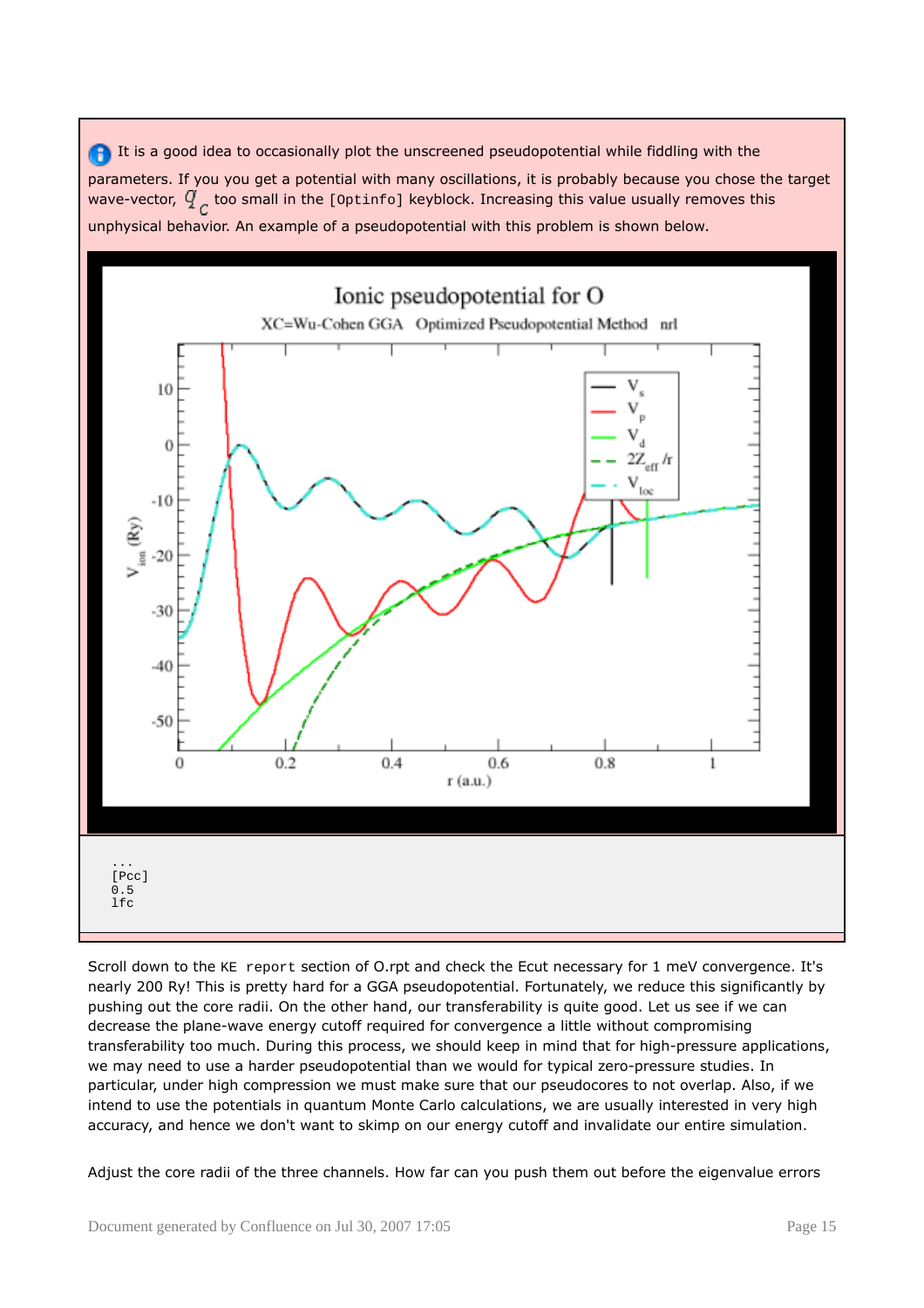exceed about 0.5 mRy? You may be able to achieve better potentials by also adjusting the  $q$  for each channel.

When you have found a satisfactory pseudopotential, use OPIUM to write it out to files for use in ABINIT, PWSCF, and Casino.

# **Mini Project #3: Carbon with Hartree-Fock**

Current LDA and GGA density functional use approximate forms of both exchange and correlation interactions. In contrast, Hartree-Fock provides the exact exchange interaction, but no correlation. While the jury is still out, there is reason to believe that having the correct exchange behavior in pseudopotential used in QMC is important. For this reason, many people believe that it is a good idea to use HF pseudopotentials in QMC simulations.

Eric Walter has graciously provided us with an unreleased, bleeding-edge copy of OPIUM which can generate HF pseudopotentials. In this last exercise, we will generate one for carbon. A HF pseudopotential can be created by using the keyword hf in the [XC] keyblock. With standard DFT functionals, the exchange-correlation potential is itself local. This allows us to naturally produce a local ionic potential outside the core. The Hartree-Fock potential, however, is inherently nonlocal and requires a special localization and smoothing procedure. OPIUM can do this with a number of different methods, specified in the [hfsmooth] keyblock. The remaining sections are the same as before. Below is a skeleton parameter file using the neutral atom as the reference state.

```
[Atom]
\Gamma3
1002.002002.0021020.00[XC]hf # turns on hf
[hfsmooth]
1 # this chooses how to do the HF psp smoothing
            # as in the Trail-Needs procedure
            # use 2 or 3 (either is fine) for an optimtized potential,
            # use 1 for TM.
            # To turn off the smoothing use: 0, but then the psp can
            # only be used within OPIUM, not in target calcs.
[Pseudo]
2 ? ?
tm
[KBdesign]
?
[Configs]
3
#
2002.00210 1.75#
200 2.00 -
210 2.25 -
#
200 2.00 -
210, 2.50
```
Note that we are using the  $tm$  (Troullier-Martins) construction, rather than the optimized construction, for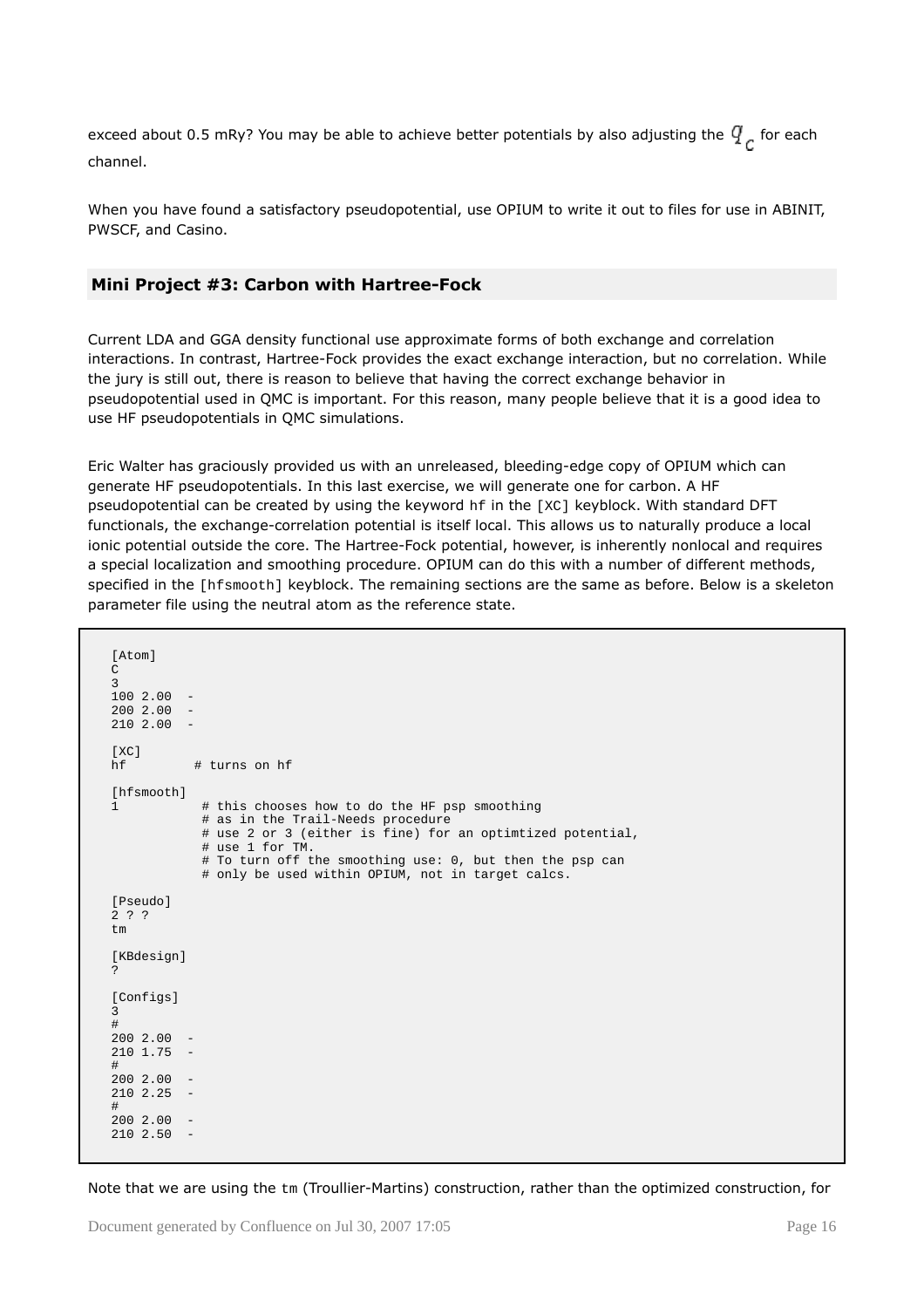simplicity. Hence, the [Optinfo] keyblock is not needed. Fill in the ?'s in the parameter file and run

opium C.param C.log ae ps sl ke tc rpt plot vi

Note that the nl (nonlocal) command has been replaced in this case with sl, since OPIUM does not currently generate the Kleinman-Bylander form for Hartree-Fock pseudopotentials.

Adjust the core radii as you have in the previous exercises, and see how the transferability changes. Artifacts of the localization and smoothing process may make it difficult to eliminate eigenenergy errors. Try also using the "optimized" method instead of Troullier-Martins. This will require the [Optinfo] section as before, and switching the [hfsmooth] type, as described in the example input file.

Again, when you are satisfied with your work (or run out of time), write the pseudopotential to files for ABINIT, PWSCF, and Casino.

# **Suggestions for Further Study**

#### **1. Designed Nonlocal Pseudopotentials**

Ramer and Rappe introduced a method to improve the transferability of nonlocal pseudopotentials by altering the form of the local potential. If you are interested in this method, consult reference 4 below and read the documentation on the OPIUM http://opium.sf.net.

#### **2. Relativisitic corrections**

For atoms significantly heavier than the ones included here, relativitic effects become very important for the core orbitals. While the valence states do not require a relativistic treatment, the proper treatment of the core states is necessary since the shape of the core orbitals influences the valence orbitals. OPIUM can include the dominant relativistic effects by solving the Schroedinger equation in *scalar relativistic* form. A fully relativistic solution to the atomic problem requires solution of the Dirac equation, with its spinor formalism. The scalar relativistic equations include all the relativistic effects which can be retained without the use of spinors. This form may be specified in the [Relativity] keyblock of the parameter file.

# **Suggested input files**

Warning! Plot spoilers contained below.

We have included examples of reasonable input files for each of the mini-projects. We do not claim that they will produce the absolute optimal pseudopotentials (as if that existed), but they should produce a reasonable starting point. If you cannot get your own input files to work, consulting these files may help you to locate the problem.

#### **Mini Project #1 input**